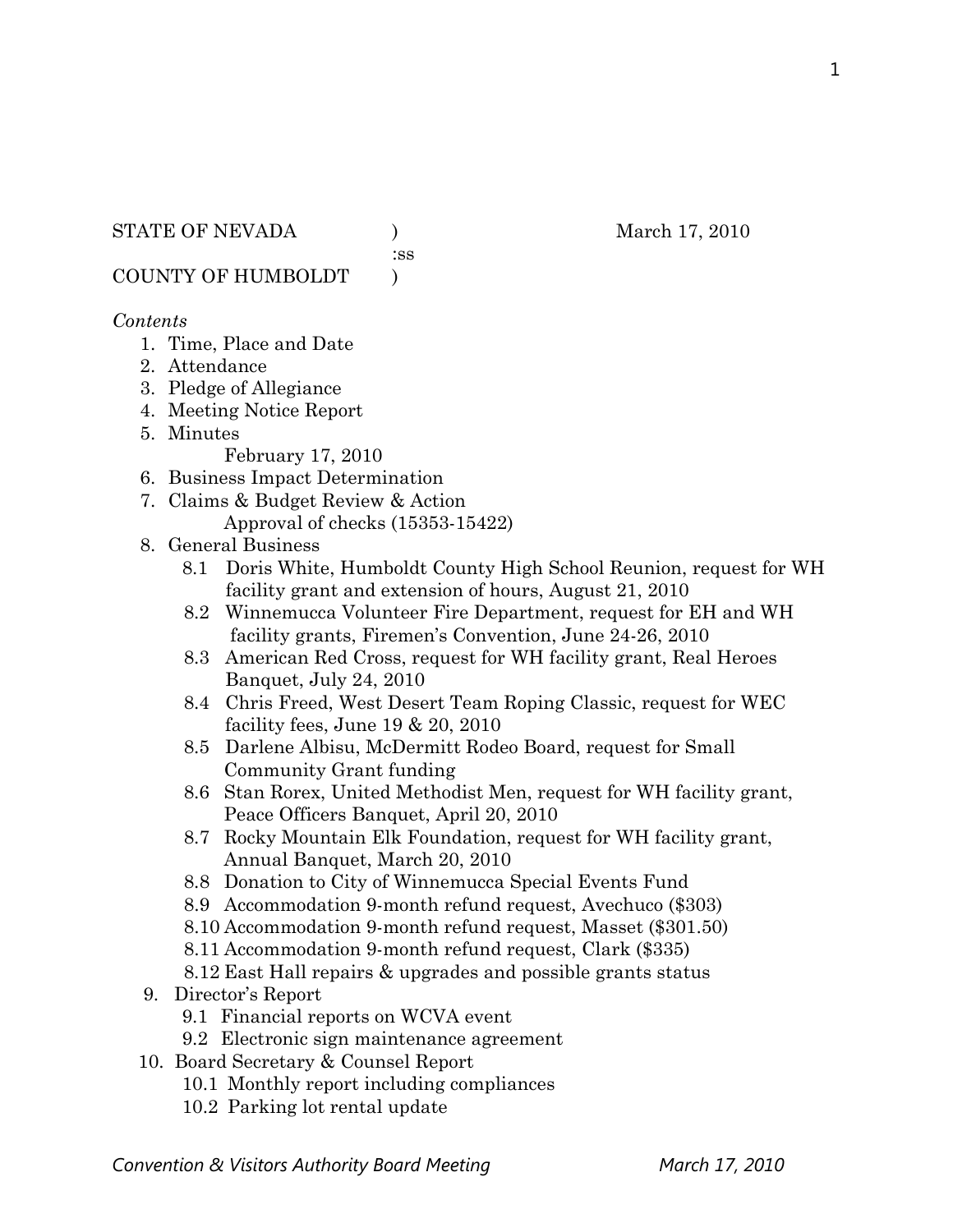- 10.3 Propane car display update
- 10.4 Statement of actual revenue & expenditures for the past fiscal year
- 10.5 Wage hour law requirements and other county personnel provisions update
- 10.6 WRRA status update
- 10.7 Review of room tax rules & regulations pamphlet effective July 1, 2010
- 10.8 Insurance company workman's comp deductible coverage
- 10.9 MHP notice re: pipliners room tax
- 11. Board Administrator
	- 11.1 February reports
	- 11.2 Tentative WCVA budget approval, FY 2011
- 12. Other Reports
- 13. Next Meeting Date
- 14. Adjournment

#### **MINUTES MARCH 17, 2010**

- **1. Time, Place and Date.** The Winnemucca Convention and Visitors Authority met in regular session in full conformity with the law at the Winnemucca Convention Center, West Hall, Winnemucca, Nevada at 10:00 am on Wednesday, March 17, 2010 with Chairman Terry Boyle presiding.
- *2.* **Attendance.** *Convention and Visitors Authority Board Officials Present:*  Terry Boyle Chairman and Hotel Representative Don Stoker Treasurer and Motel Representative Dan Cassinelli County Representative Rodd William Stowell Business Representative

Bill Macdonald Secretary and Counsel Kendall Swensen Board Administrator

*Convention and Visitors Authority Board Officials Absent:*  Patty Herzog Vice Chairman and City Representative

| Director             |
|----------------------|
| Administrative Clerk |
|                      |

| Andrew Hillyer | Winnemucca Volunteer Fire Department |
|----------------|--------------------------------------|
| Cam Drake      | Winnemucca Volunteer Fire Department |
| Doris White    | Humb Co High School Reunion          |
| Stan Rorex     | Winnemucca Methodist Men Fellowship  |
|                |                                      |

**Convention & Visitors Authority Board Meeting March 17, 2010** 

*Others Present:*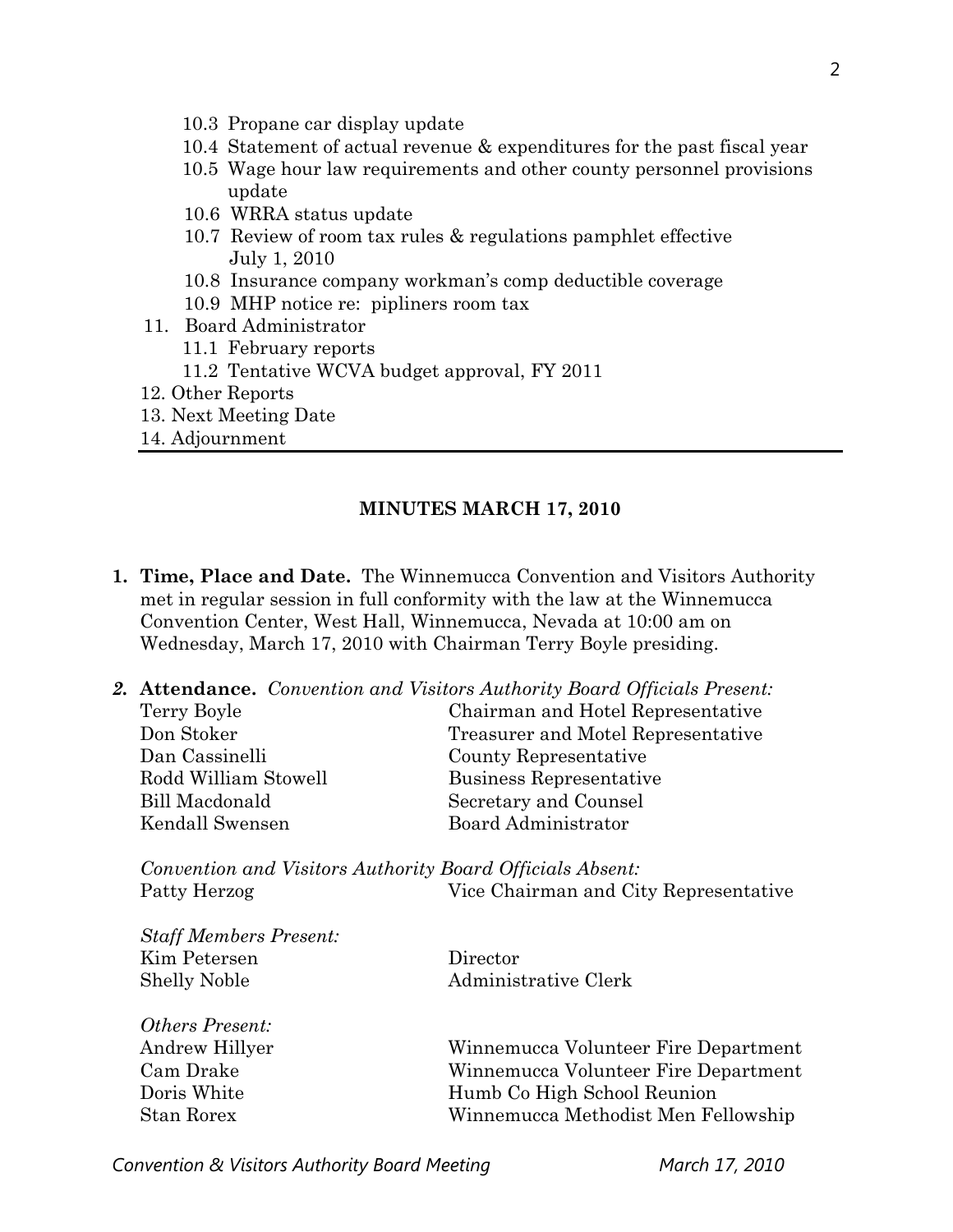## **3. Pledge of Allegiance.**

## **4. Meeting Notice Report.**

Chairman Boyle reported that notice, including meeting agenda, was posted by Shelly Noble by 9:00 am Friday, March 12, 2010 at Humboldt County Library, Court House, Post Office, City Hall and Convention Center West Hall. No persons have requested mailed notice during the past six months.

## **5. Minutes.**

Prior meeting minutes of February 17, 2010 were reviewed. *Dan Cassinelli made a motion to accept the minutes of the January 20, 2010 meeting. Motion carried, 3-0. Don Stoker abstained since he was not present for this meeting.* 

- **6. Business Impact Determination.** After review of the March 17, 2010 agenda, *Don Stoker made a motion that no proposed agenda item is likely to impose a direct and significant economic burden on a business or directly restrict formation, operation, or expansion of a business. The motion carried unanimously, 4-0.*
- **7. Claims.** The following claims were submitted for payment and approved on March 17, 2010:

CHECK NUMBERS AMOUNT 15353-15422 Nevada State Bank \$155,982.40

*Dan Cassinelli made a motion to approve all claims as submitted. The motion carried unanimously, 4-0.*

# **8. General Business.**

**8.1 Doris White, Humboldt County High School Reunion, request for WH facility grant and extension of hours, August 21, 2010**  A reunion of all graduates of Humboldt County High School has been planned for August 21. The organizing committee is expecting around 400 people to attend, many from out of town. The committee would like to request a grant for the use of the West Hall and an extension of hours so that they may celebrate until 3 am. *Don Stoker made a motion approving a \$600 WH facility grant for the Humboldt County High School Reunion on August 21, 2010 and extending the hours of the reunion until 3 am. Motion carried unanimously, 4-0.*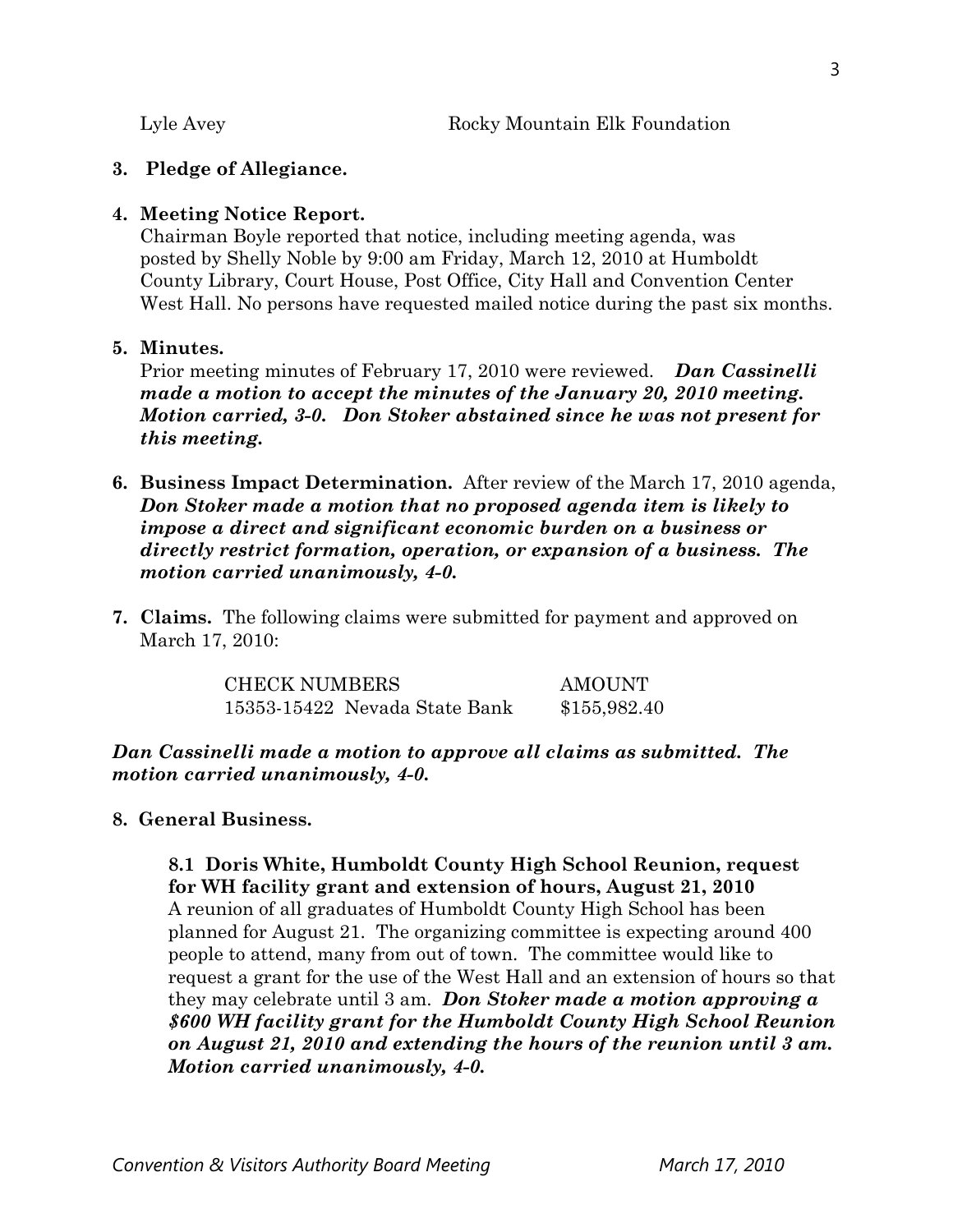**8.2 Winnemucca Volunteer Fire Department, request for EH and WH facility grants, Firemen's Convention, June 23-26, 2010**  Andrew Hillyer and Cam Drake are here today to request the use of the East and West Halls for this event. Trainings will be held in the West Hall on Wednesday through Friday. Vendors and a banquet on Saturday will be held in the East Hall. They are expecting approximately 350 people to attend. Mr. Hillyer is also requesting a waiver of catering fees charged by the Convention Center. Members discussed the catering fees and are not willing to waive these fees. They do not waive them for any events. The firemen are going to run their own bar so there will be no fees charged for that. But any food caterers will still be subject to these charges. *Dan Cassinelli made a motion to approve a \$5,600 facility grant for the East and West Halls of the Convention Center for the Firemen's Convention to be held June 23-26, 2010. Winnemucca Volunteer Fire Department will still be responsible for the usual deposit and other customary Convention Center charges. Motion carried unanimously, 4-0.* 

## **8.3 American Red Cross, request for WH facility grant, Real Heroes Banquet, July 24, 2010**

As in past years, this organization is requesting the use of the West Hall for this event. There was no one present here today representing the Red Cross, but this board agreed that this was a worthwhile community event and would like to continue supporting it. *Don Stoker made a motion approving a \$600 WH facility grant and a \$150 kitchen grant for the American Red Cross Real Heroes Banquet, July 24, 2010. For the 2010 event only, the cost of linen will also be included in this grant, which is approximately \$140. Motion carried unanimously, 4-0.* 

# **8.4 Chris Freed, West Desert Team Roping Classic, request for WEC facility fees, June 19 & 20, 2010**

Mr. Freed was here last month discussing his USTRC event. At that time he also discussed a new event he would like to bring to Winnemucca and the possibility of the WCVA assisting with the rental fees at the Indoor Events Center. In a recent email to Kim, Mr. Freed also requested that the WCVA pay the stall rental fees. The board felt this event has the potential to be successful. *Terry Boyle made a motion approving the payment of \$1,600 in facility fees for the Indoor Events Center at the Winnemucca Events Complex for the West Desert Team Roping Classic, June 19 & 20, 2010. There will be no other fees paid by the WCVA for this event. Motion carried unanimously, 4-0.*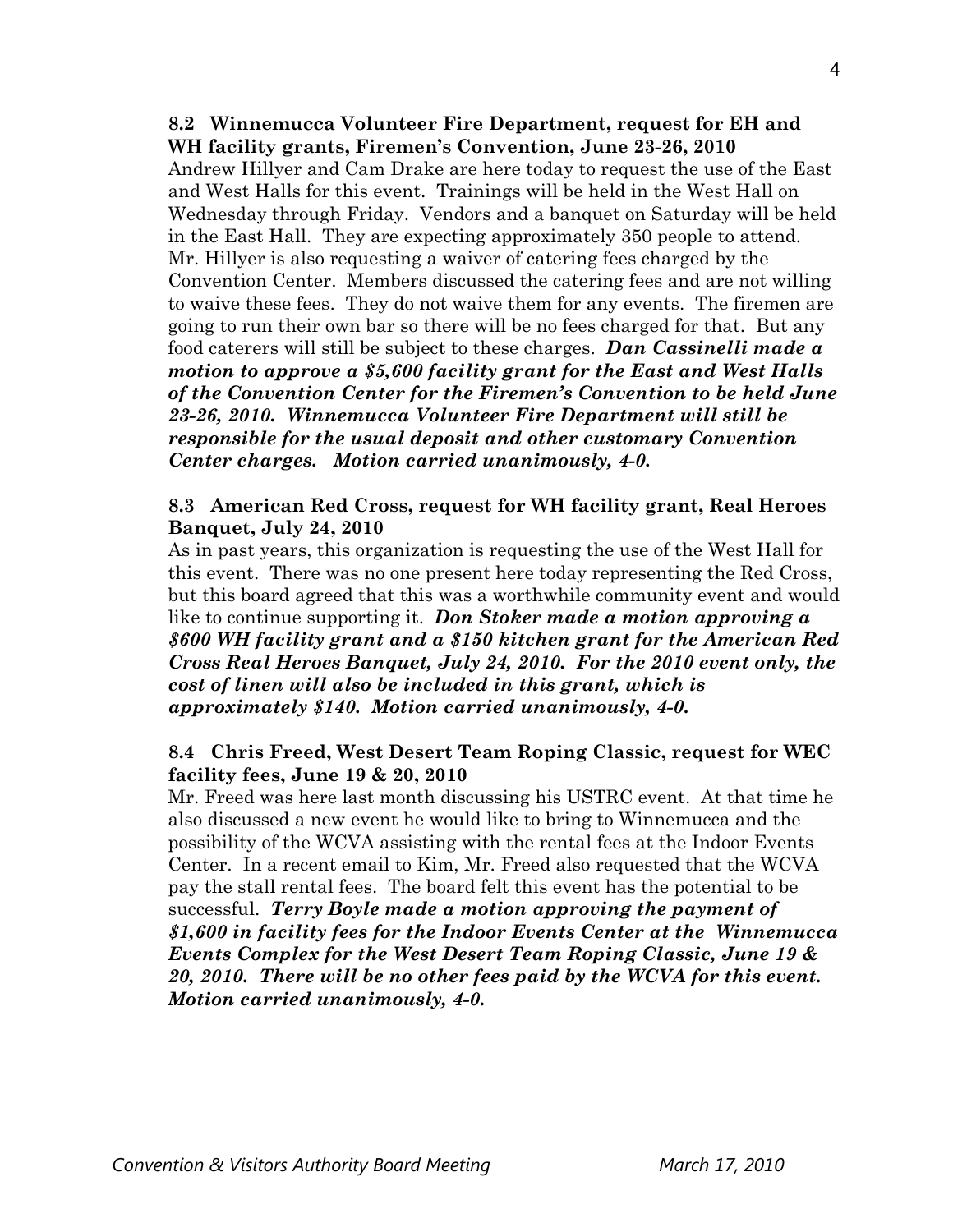## **8.5 Darlene Albisu, McDermitt Rodeo Board, request for Small Community Grant funding**

No one from the McDermitt Rodeo Board was available to be at today's meeting. This item will be placed on the agenda for the April meeting.

# **8.6 Stan Rorex, United Methodist Men, request for WH facility grant, Peace Officers Banquet, April 20, 2010**

This banquet has been an annual event to show appreciation for local law enforcement that serve the city and county. In the past, they have always paid the facility fees but are now requesting the use of the building for this event. *Dan Cassinelli made a motion approving a \$360 West Hall facility grant and a \$150 kitchen grant for the Winnemucca Methodist Men's Peace Officers Banquet, April 20, 2010. WMM is still responsible for payment of other customary Convention Center charges. Motion carried unanimously, 4-0.* 

# **8.7 Rocky Mountain Elk Foundation, request for WH facility grant, Annual Banquet, March 20, 2010**

Lyle Avey is here today representing the Rocky Mountain Elk Foundation. They are having their annual fundraiser this Saturday, March 20, 2010 and would like to request a West Hall facility grant. *Don Stoker made a motion approving a \$600 West Hall facility grant for the Rocky Mountain Elk Foundation's Annual Banquet, March 20, 2010. RMEF is still responsible for payment of other customary Convention Center charges. Motion carried unanimously, 4-0.* 

# **8.8 Donation to City of Winnemucca Special Events Fund**

After meeting with representatives from the City regarding the extra costs incurred with the Run-A-Mucca event, Kim suggested that WCVA make a donation to the City and they can decide how best to use those funds during events that occur throughout the year. *Don Stoker made a motion authorizing a \$10,000 voluntary contribution from WCVA to go toward a special events fund with the City of Winnemucca. Motion carried unanimously, 4-0.* 

# **8.9 Accommodation 9-month refund request, Avechuco (\$303)**

# **8.10 Accommodation 9-month refund request, Masset (\$301.50)**

# **8.11 Accommodation 9-month refund request, Clark (\$335)**

Henry Avechuco (\$303), Daniel Masset (\$301.50) and Jason Clark (\$335) have submitted receipts and the proper paperwork to receive this room tax rebate. *Terry Boyle made a motion to approve the 9-month*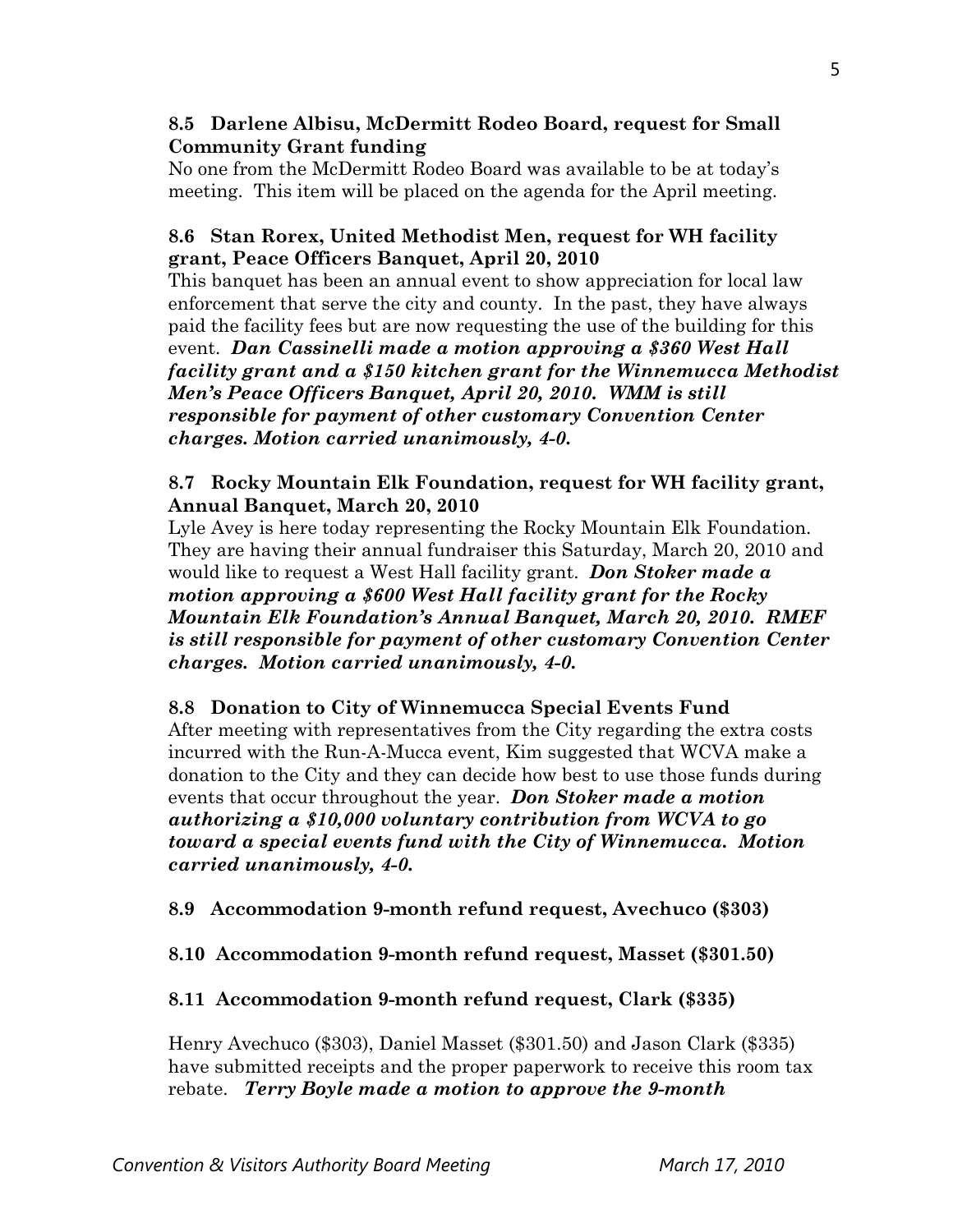## *accommodation tax refunds for Henry Avechuco, Daniel Masset and Jason Clark. Motion carried unanimously, 4-0.*

### **8.12 East Hall repairs & upgrades and possible grants status**

Kim has been informed that we are closer to receiving grant money. But now it has now come to our attention that to receive this funding we may have to follow requirements that would make the projects significantly more expensive. One of these is the requirement that parts used in these projects be made in the United States. There are other expensive restrictions as well. We will have to study these and decide if the funding is worth the extra costs and effort.

#### **9. Director's Report.**

#### **9.1 Financial reports on WCVA events**

The financial report from the Tri-County Fair was included in the board packets for review.

#### **9.2 Electronic sign maintenance agreement**

We have received a proposal from Nevada Advertising for a maintenance agreement on the electronic sign. The proposal was for 60 months at a cost of \$245/month. Repair costs on this sign can be significant so board members felt this was a good investment. *Terry Boyle made a motion authorizing Kim to enter into a 60-month maintenance agreement with Nevada Advertising on the electronic sign at a cost of \$245 per month. Our meeting agenda has the time for this item listed as 4:25 pm. Bill will be here at that time in case anyone shows up, since this was our error that was not caught before we posted the meeting agenda. Terry amended his motion to include the original plus a provision that this motion is made assuming that no person appears this afternoon to speak against it. Motion carried unanimously, 4-0.* 

#### **10. Secretary & Counsel, Monthly Report.**

#### **10.1 Monthly report including compliances**

Bill presented his report for March. As mentioned above, the agenda that was posted for this meeting had some erroneous times listed when items would be taken up by this board for consideration. Bill will be here this afternoon in case anyone shows up to address one or more of these items.

#### **10.2 Parking lot rental update**

No report.

**10.3 Propane care display update**  No report.

**Convention & Visitors Authority Board Meeting March 17, 2010**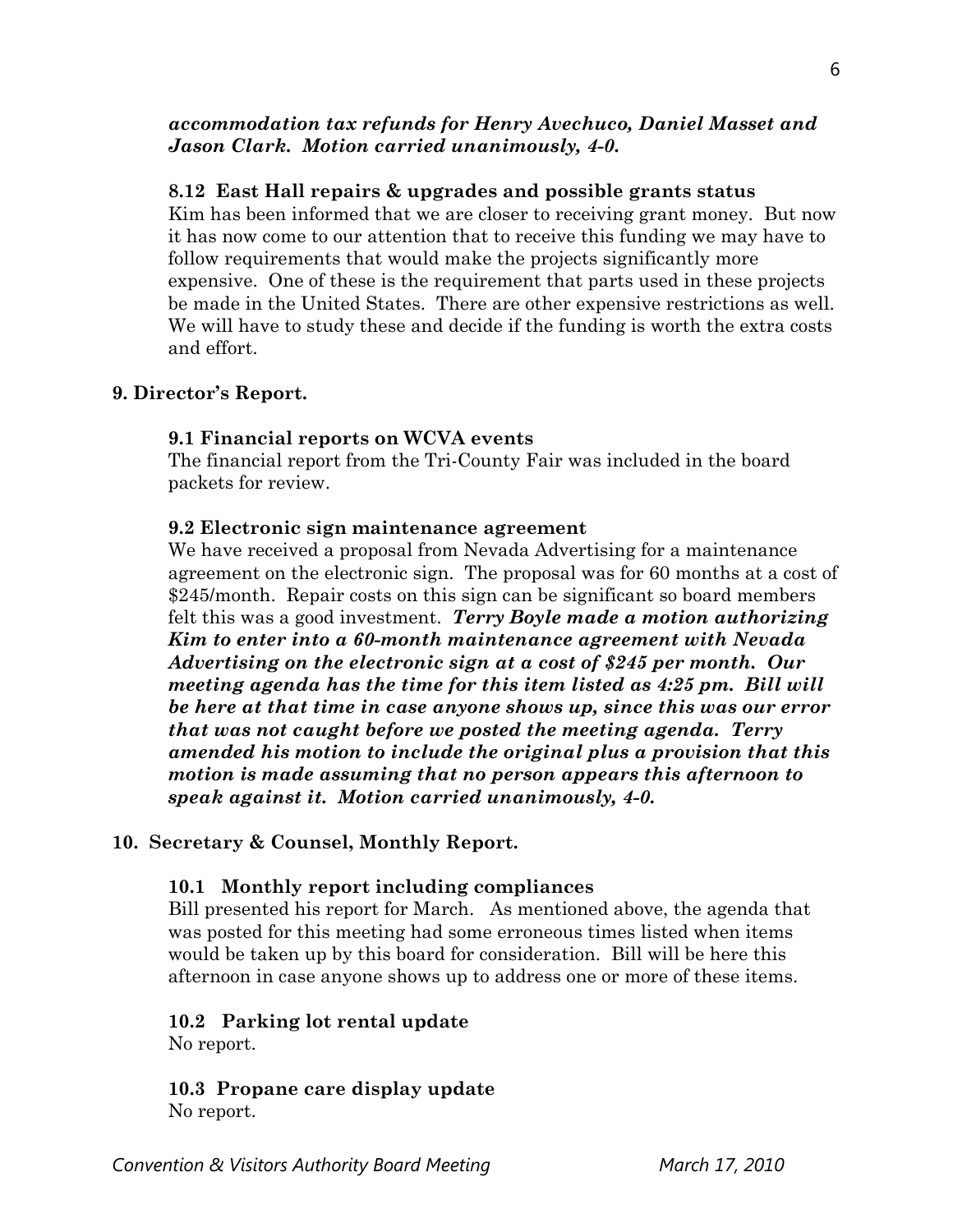**10.4 Statement of actual revenue & expenditures for past fiscal year** No report.

# **10.5 Wage hour law requirements and other county personnel provisions update**

No report.

**10.6 WRRA status update**  No report.

**10.7 Review of room tax rules & regulations pamphlet effective July 1, 2010**  No report.

**10.8 Insurance company workman's comp deductible coverage**  No report.

## **10.9 MHP notice re: pipeliners room tax**

Kim will write a letter to local mobile home parks reminding them that they must file a room tax return and pay the applicable room taxes for these transient tenants. These workers should start arriving in mid-June.

## **11. Board Administrator.**

## **11.1 February financial reports**

Room taxes for February held steady compared to last year.

## **11.2 Tentative WCVA budget approval, FY 2011**

 Kendall presented the tentative WCVA budget for next year that he and Kim collaborated on. Copies of this budget were presented to board members for their review. There are several large projects included in this budget. A couple of items that Kim included in the budget are re-paving of the fire lane between the East and West Halls of the Convention Center and repair to the parking structure behind the East Hall. *Don Stoker made a motion approving the 2011 WCVA Tentative Budget as presented as long as no one appears later this afternoon to object or question the allocations. Motion carried unanimously, 4-0.* 

## **12. Other reports.**

# **12.1 Ranch Hand Rodeo and USA Wrestling**

Kim reported that this year's Ranch Hand Rodeo was very successful. It's a lot of work, but a great event for the community. The following weekend brought the state finals for USA Youth Wrestling. There were a record number of wrestlers competing this year which meant a larger crowd of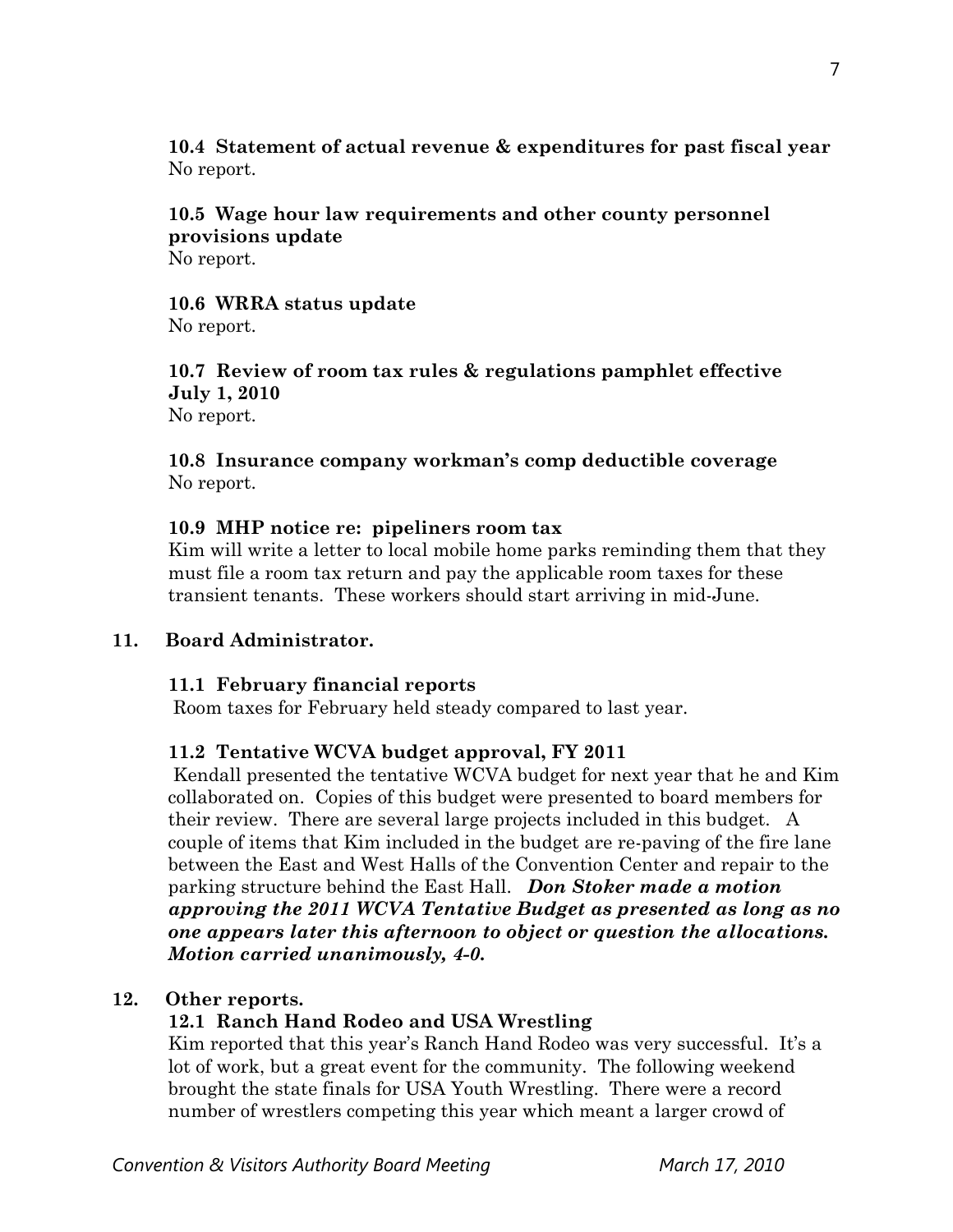spectators too. The local businesses all seemed busy during both of these events.

# **12.2 Senior Pro Rodeo Finals**

Terry and Kim had a conference call with SPR General Manager John South after last month's WCVA meeting. Mr. South was informed that future contracts for this event will not include the level of cash funding nor the same amount of room nights as in the past. Terry and Kim will continue to work towards creating a proposal and will inform this board of their progress.

# **12.3 Buckaroo Hall of Fame**

Dan has talked with Kris Stewart about their family items housed in the Buckaroo Hall of Fame. If this display is moved to Oregon they would like their items returned to them. Dan will speak with Carl Hammond about the future of the BHF. Don asked who has control over the display items. As far as we know, this is the BHF Committee that is chaired by Mr. Hammond.

# **13. Regular Business. Next Meeting. The Board confirmed the next regular meeting date of Wednesday, April 21, 2010, 3:00 pm.**

**14. Adjourn.** *Don Stoker made a motion to adjourn this meeting subject to Bill returning at 4:20 pm. If anyone shows up at that time to question or object to action taken at this meeting, there will be a special meeting of the WCVA Board which will take place via telephone conference on Thursday, March 18, 2010 at 12:00 pm to consider these matters. Motion carried unanimously, 4-0.* The meeting was adjourned at 11:40 am to the next regular meeting, or to the earlier call of the Chairman or to the call of any three (3) members of the Board on three (3) working days notice.

Respectfully submitted,

Shelly Noble

| <b>APPROVED ON</b> | .2010 |
|--------------------|-------|
|--------------------|-------|

As written\_\_\_\_\_\_\_\_\_\_\_\_\_\_\_

As corrected

**Convention & Visitors Authority Board Meeting March 17, 2010**